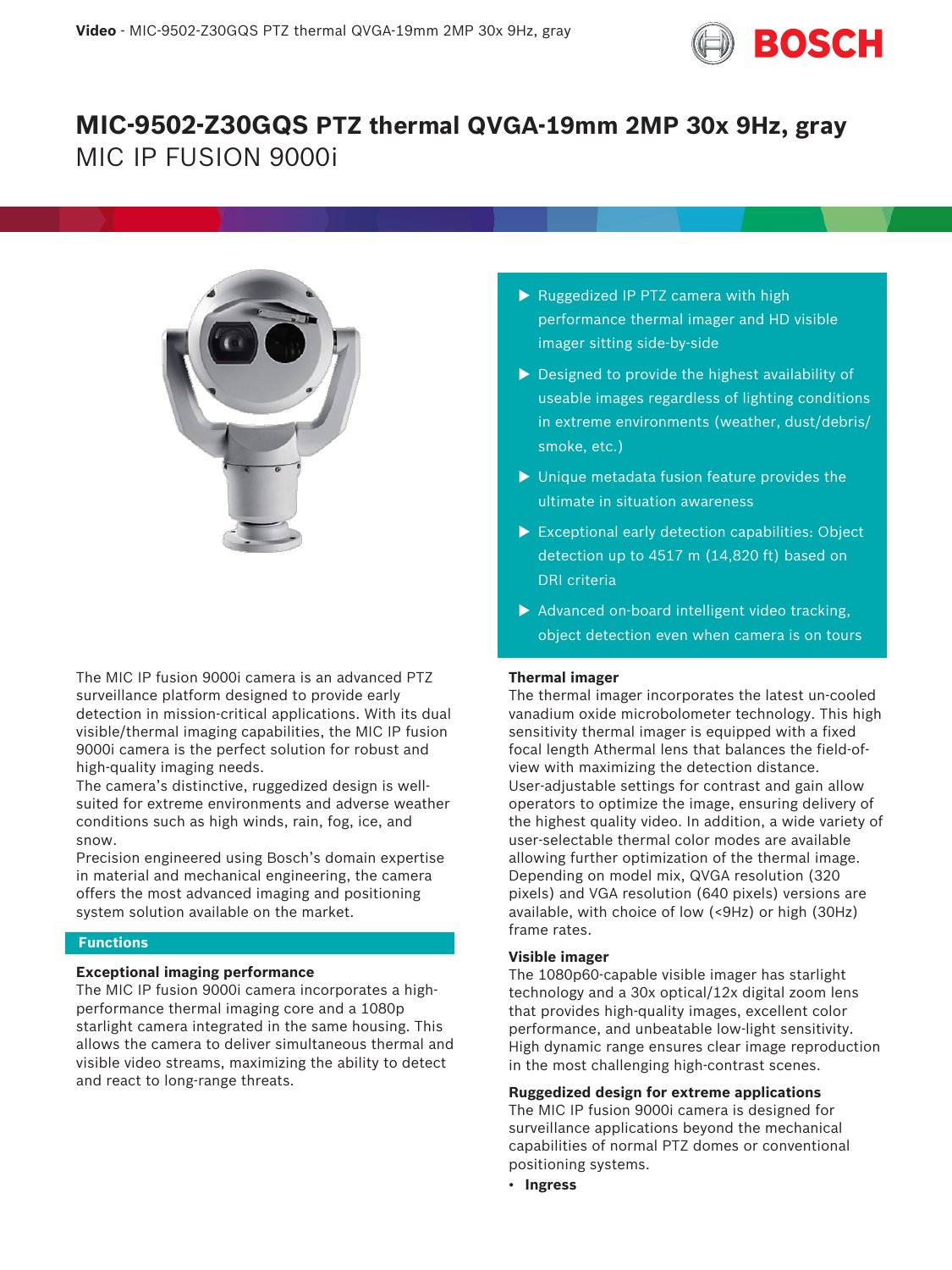The camera is environmentally sealed and complies with Type 6P and IP68 standards, when attached to a MIC-DCA or a MIC-WMB. This level of protection eliminates any risk of dust or water ingress, making the camera a perfect choice for use in extreme environments with rain, dust, snow, flying debris, and other challenging conditions.

In addition, the MIC camera's ingress protection method does not need periodic maintenance, which is required on cameras with pressurized housings.

### • **Wide operating temperature range**

The camera's operating temperature range of -40 °C to +65 °C (-40 °F to +149 °F) enables reliable surveillance monitoring in global locations from cold northern latitudes to hot equatorial and desert regions.

#### • **Rugged construction**

The all-metal body has been engineered to withstand IK10-level impacts, and continuous low-frequency vibration. With its symmetrical, cross-section designed surfaces, the camera is also wellsuited to operating in sites with high wind conditions.

#### • **Excellent corrosion protection**

The camera benefits from Bosch Automotive domain knowledge in material engineering and coatings. As a result, the superior metallurgy, chromate based pre-coating, and paint finish of the camera provides unprecedented protection against corrosion. Reliability is ensured by the camera's ability to withstand a 2000-hour salt atmosphere at elevated temperature corrosion resistance test, according to the ASTM B117 test method.

#### • **Window Wiper and Defroster**

The camera features a highly durable, silicone wiper which removes moisture from both the glass and germanium windows. In addition, both windows incorporate embedded defrosters that minimize build-up of snow and ice, ensuring the highest-possible image details in extreme cold and moist conditions.

The wiper can also be integrated with third-party washer systems for regular cleaning and maintenance activities.

#### **Intelligent Video Analytics on the edge**

The camera includes the latest release of Intelligent Video Analytics for monitoring both the visible and the thermal image streams.

Designed for mission-critical applications, the video analytics can reliably detect, track, and analyze moving objects while suppressing unwanted alarms from spurious sources in the image, even in harsh weather conditions.

Advanced tasks like multiple line crossing, loitering, idle / removed object detection, crowd density estimation, occupancy and people counting are

available for live alarming and forensic search. Object filters based on size, speed, direction, aspect ratio, and color can be defined.

Set-up time is minimized because only the installation height of the camera must be entered to calibrate the analytics.

After the camera is calibrated, the analytics engine can automatically classify objects as upright person, car, bike, or truck.

#### **Video Analytics while camera is moving**

The Intelligent Video Analytics can trigger an alarm when the visible imager detects objects in motion in alarm fields while the camera is moving. These alarm fields are defined once across all PTZ camera views. Any part of those fields that is currently within the camera's view becomes active. Thus, guard tours sweeping across the monitored areas in order to provide an intruder less time to slip by can now automatically alarm on those intruders as well. If desired, the alarm can even be used to trigger the camera's Intelligent Tracking feature.

#### **Metadata Fusion imaging**

The metadata fusion feature enables operators to receive notification of detected events from both thermal and visible image streams, regardless of which image stream they are viewing. This gives operators a much higher level of situational awareness, and eliminates the need to monitor both visible and thermal images constantly.

For example, a standard camera viewing a scene with limited visibility produces an image such as the one below.

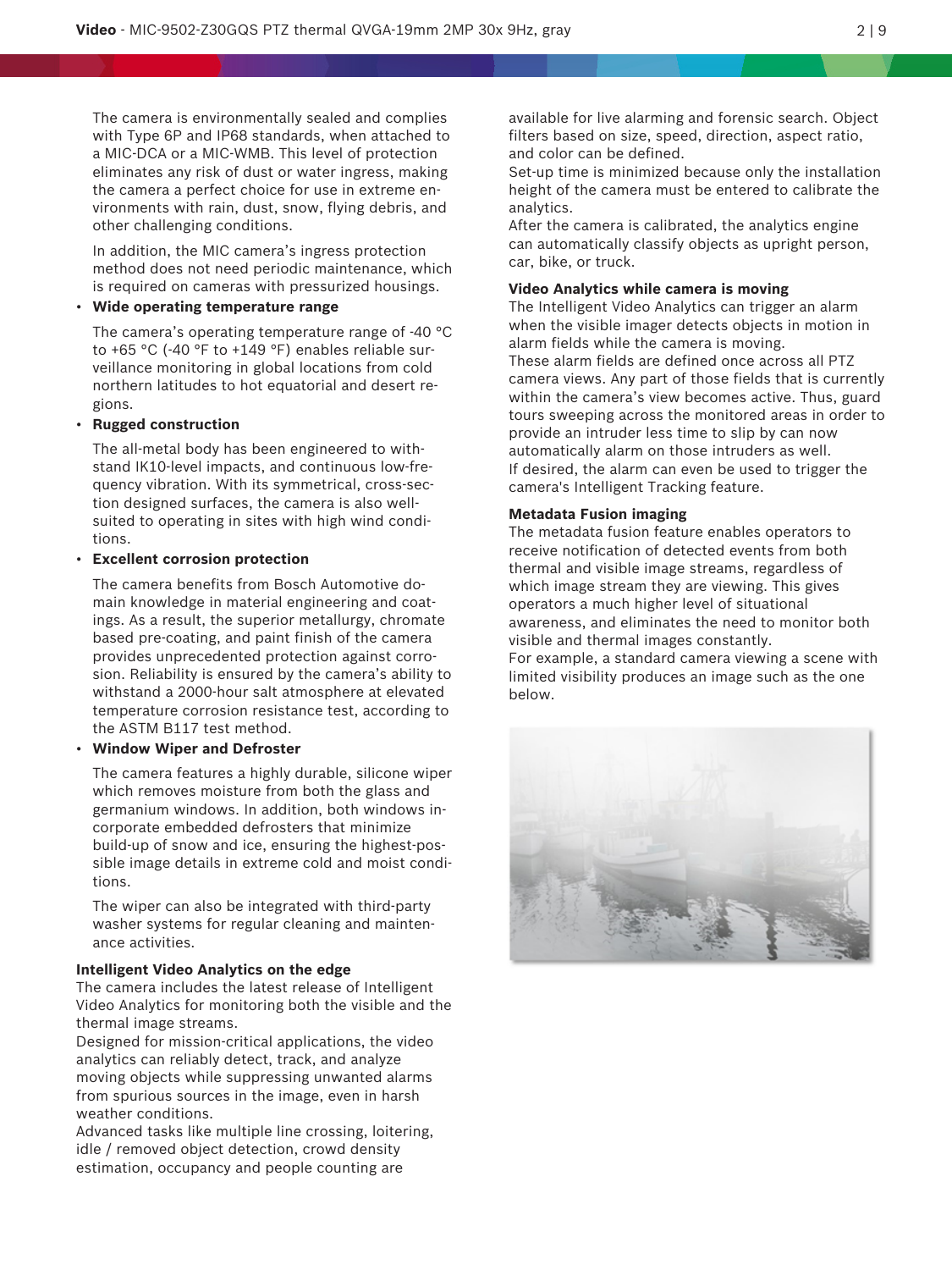The same scene viewed using the visible imager of the MIC IP fusion 9000i camera would include metadata fusion events detected by the thermal imager, as shown below.



Once alerted, operators can switch to the thermal image (below) of the scene, where they can easily see the objects creating the alarm. Hence, the metadata fusion feature provides enhanced situational awareness.



#### **Intelligent Tracking**

The newest generation of the Intelligent Tracking feature ensures smoother camera motion for more comfortable viewing and more reliable tracking of objects even under challenging scenes.

On the visible imager, when Intelligent Video Analytics application detects objects or individuals, the camera can automatically activate the Intelligent Tracking feature, which controls the pan/tilt/zoom actions of the camera in order to track objects and keep them in view.

Areas with potentially interfering background motion (moving trees, pulsating lights, and busy roads) can be masked out.

The camera supports 2 Intelligent Tracking modes:

• Auto mode: In this mode, the camera follows any object that has triggered an alarm in the Intelligent Video Analytics application. This mode is most useful for scenarios where the alarm cases can be clearly defined, for example, when no motion is expected at all.

• Click mode: In this mode, users can click on any object detected by the Intelligent Video Analytics application to enable the camera to track the movement of the selected object. This mode is most useful for scenarios where normal scene activity is expected.

#### **H.265 Video encoding**

The camera is designed on the most efficient and powerful H.264 and H.265/HEVC encoding platform. The camera is capable of delivering high-quality and high-resolution video with very low network load. With a doubling of encoding efficiency, H.265 is the compression standard of choice for IP video surveillance systems.

#### **Intelligent streaming**

Smart encoding capabilities, together with Intelligent Dynamic Noise Reduction technology and analytics, make the bandwidth consumption drop to extremely low levels. Only relevant information in the scene, such as motion or objects found with the analytics, are encoded.

The camera is capable of providing 4 streams of thermal video and 4 streams of HD visible video simultaneously (8 streams total). This allows the camera to deliver independent, configurable streams for live viewing, recording, or remote monitoring via constrained bandwidths.

#### **Image Stabilization**

Cameras on unstable mounts can move sufficiently to change the field of view. The higher the zoom value, the larger the change of the field of view. This change can make images unusable.

The camera has an Image stabilization algorithm that lets the camera sense continuous vibration. If it detects vibration, the camera corrects the shaky video in the vertical axis and the horizontal axis. The result is excellent image clarity and a stable field of view on the monitor. The Image stabilization function is important to eliminate movement that unstable camera mounts cause.

Note: Image stabilization is available on the visible camera only.

#### **Other Features**

The camera includes many advanced features that work to maximize performance and satisfy the most demanding system operation requirements.

• **Scene modes**

The camera has a very intuitive user interface that allows fast and easy configuration to optimize image quality.

The visible imager has five user-selectable scene modes with pre-configured settings that optimize the imaging for a variety of applications, including Motion, Low light, and Vibrant. Operators can select different scene modes for day or night situations.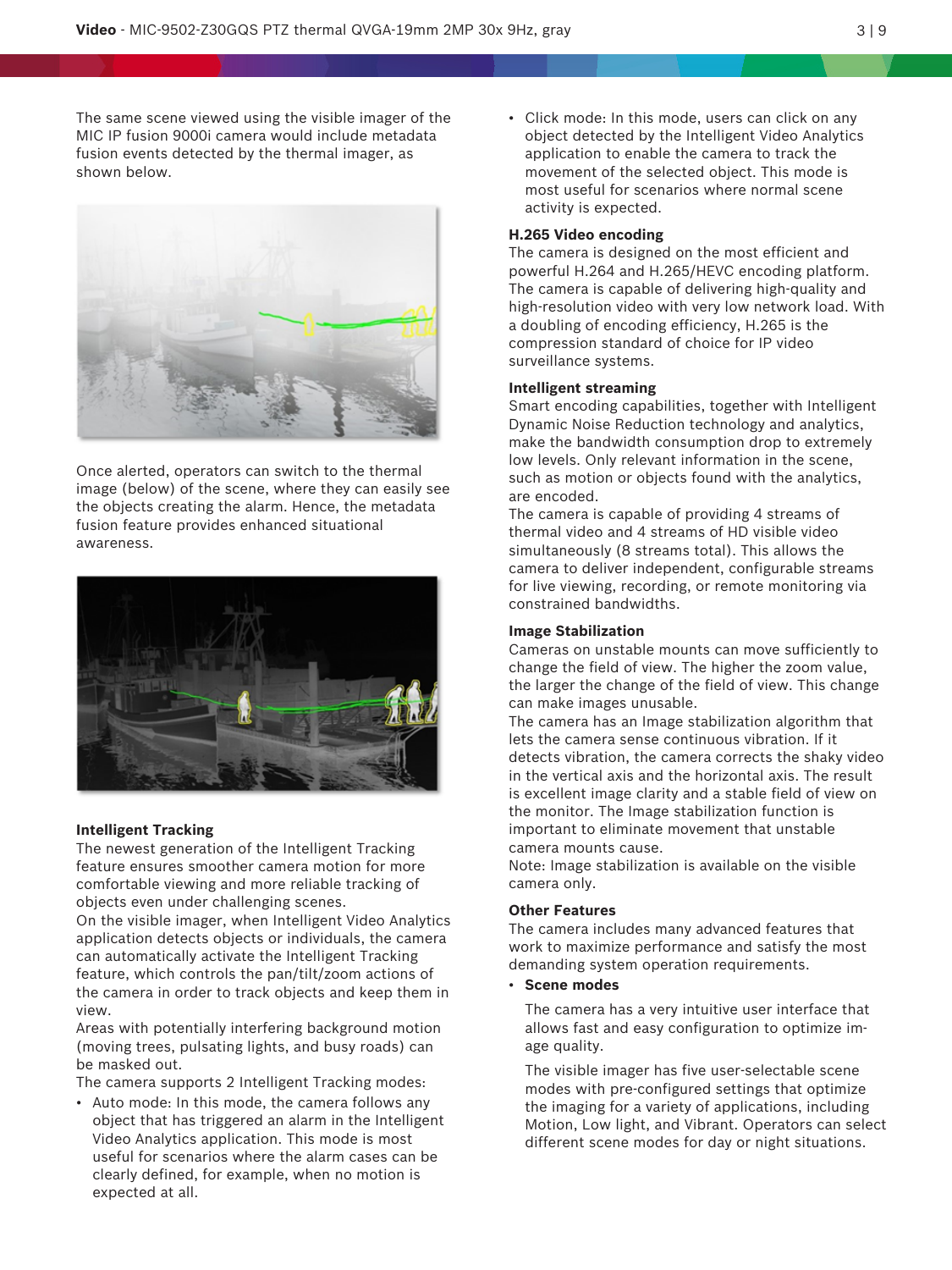The thermal imager has 12 user-selectable thermal mode options, including White hot, Black hot, Red Light, Softlight, and Sunset.



Examples of visible and thermal color modes

#### **Recording and storage management**

The Bosch Video Recording Manager application can control recording management for the camera. Alternately, the camera can use its embedded local storage and iSCSI targets directly without any recording software.

The camera's embedded local storage (internal EMMC-based memory) can be used for recording "at the edge" or for Automatic Network Replenishment (ANR) to improve the overall recording reliability. At the worst case--full streaming conditions, comprising both visible and thermal image streams, metadata, and audio--up to 4 hours of local storage time is possible.

Furthermore, pre-alarm recording is available to capture details of an incident before the alarm actually occurs.

#### **High performance PTZ operations**

The camera has a closed-loop feedback control system using a 15-bit position resolver. This resolver ensures high accuracy coordinates are linked with every pan/tilt position. Because the camera always knows where it is pointed, it will return automatically to its original position even if moved by extremely high winds.

The pan and tilt mechanism of the camera is a ruggedized, spur gear system. The brushless motors directly control the pan and tilt movement using a finely-tuned gear train designed to minimize backlash and support continuous operation without much wear and tear.

With a full 360º continuous rotation pan, 296º tilt control, and super-quick pan (120°/second) and tilt (90°/second) operational speeds, the camera outperforms other cameras in its class.



Fig. 1: Tilt range of MIC IP fusion 9000i camera The camera's ability to operate at very slow speeds (<0.2°/second) means it excels at tracking slowmoving objects or objects at a distance.

The camera supports 256 pre-positions and two styles of Guard Tours: Preset and Record/Playback. One preset tour has capability for up to 256 consecutive pre-positions and the other with up to 256 userdefined pre-positions. Both offer configurable dwell time between pre-positions.

The camera also provides support for two custom recorded tours, which have a combined duration of 30 minutes of movements. The custom tours are recorded macros of an operator's movements, including pan, tilt, zoom, focus and pre-position activities. Operators can play back tours in a continuous manner.

#### **System integration and ONVIF conformance**

The camera conforms to the specifications for ONVIF Profile S, ONVIF Profile G, and ONVIF Profile M. (ONVIF is the acronym for Open Network Video Interface Forum.) For H.265 configuration, the camera also supports Media Service 2, which is part of ONVIF Profile T. Compliance with these standards guarantees interoperability between network video products, regardless of manufacturer. Third-party integrators can easily access the internal feature set of the camera for integration into large projects. For more information, see the Bosch Integration Partner Program (IPP) website (ipp.boschsecurity.com).

#### **Access and Data Security**

Special measures are necessary to ensure the highest level of security for device access and data transport. On initial setup, the camera is only accessible over secure channels. You must set a service-level password in order to access camera functions. Web browser and viewing client access can be protected using HTTPS or other secure protocols that support state-of-the-art TLS 1.2 protocol with updated cipher suites including AES encryption with 256 bit keys. No software can be installed in the camera, and only authenticated firmware can be uploaded. A threelevel password protection with security recommendations allows users to customize device access. Network and device access can be protected using 802.1x network authentication with EAP/TLS protocol. Superior protection from malicious attacks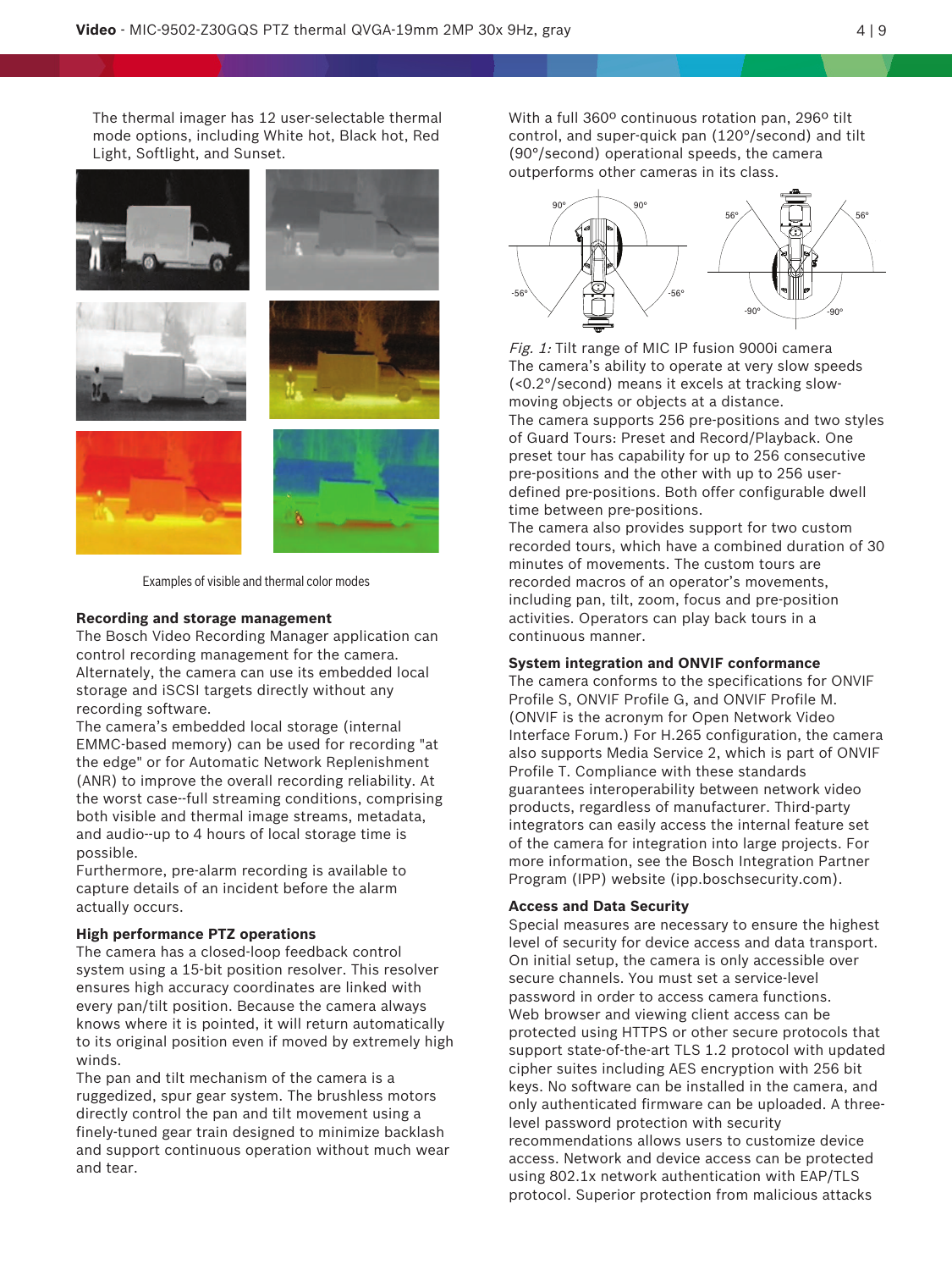is guaranteed by the Embedded Login Firewall, onboard Trusted Platform Module (TPM) and Public Key Infrastructure (PKI) support.

The advanced certificate handling offers:

- Self-signed unique certificates automatically created when required
- Client and server certificates for authentication
- Client certificates for proof of authenticity
- Certificates with encrypted private keys

#### **Regulatory information**

For a full list of all related certifications/standards, refer to the Product Tests Report, available on the online catalog, on the Documents tab of the product page for your device. If the document is unavailable on the product page, contact your sales representative.

#### **HD standards**

- Complies with the SMPTE 274M-2008 Standard in:
	- Resolution: 1920x1080
	- Scan: Progressive
	- Color representation: complies with ITU-R BT.709
	- Aspect ratio: 16:9
	- Frame rate: 25, 30, 50 and 60 frames/s
- Complies with the 296M-2001 Standard in:
	- Resolution: 1280x720
	- Scan: Progressive
	- Color representation: complies with ITU-R BT.709
	- Aspect ratio: 16:9
	- Frame rate: 25, 30, 50 and 60 frames/s

| <b>Standards</b> | <b>Type</b>                                                                    |
|------------------|--------------------------------------------------------------------------------|
| Emissions        | EN 55032 class A<br>FCC: 47 CFR Part 15 B, class A<br>RCM: AS/NZS CISPR 32     |
| Immunity         | EN 50130-4<br>EN 50121-4                                                       |
| Environmental    | IEC 60068-2-1<br>IEC 60068-2-2<br>IEC 60068-2-30                               |
| Safety           | EN 60950-22<br>CAN/CSA C22.2 No. 62368-1-14, Ed. 2<br>EN 62368-1<br>UL 62368-1 |
| <b>Marks</b>     | UL, CE, WEEE, RCM, EAC*, FCC, RoHS, VCCI,<br><b>CMIM</b>                       |

| <b>ISO Quality Systems</b> | ISO 9001  |
|----------------------------|-----------|
|                            | ISO 14001 |

\* Not available for 9mm models.

| <b>Parts included</b> |                                 |  |
|-----------------------|---------------------------------|--|
| Quantity              | <b>Component</b>                |  |
|                       |                                 |  |
| $\mathbf{1}$          | MIC IP fusion 9000i camera      |  |
| 1                     | <b>Quick Installation Guide</b> |  |
|                       |                                 |  |
| $\mathbf{1}$          | base gasket                     |  |
| 1                     | RJ45 coupler                    |  |
|                       |                                 |  |
| 4                     | MAC address labels              |  |
| 1                     | ground screw                    |  |

#### **Technical specifications**

| Imager                                                 | Focal Plane Array (FPA), un-cooled<br>Vanadium Oxide microbolometer |
|--------------------------------------------------------|---------------------------------------------------------------------|
| <b>Resolution/Effective Picture</b><br><b>Flements</b> | $320 \times 240$                                                    |
| <b>Pixel Pitch</b>                                     | $17 \mu m$                                                          |
| Frame rate                                             | $<$ 9Hz                                                             |
| Lens                                                   | Athermal 19 mm (F1.1)                                               |
| Field of View (FOV)                                    | $16^{\circ}$ x $12^{\circ}$                                         |
| <b>Spectral Response</b>                               | $8$ to 14 $\mu$ m                                                   |
| Thermal Sensitivity (NEDT)                             | <62mK (at room temperature; Noise<br>Reduction ON)                  |
| Focus                                                  | Factory-set at infinity                                             |
| <b>Focus Distance</b>                                  | 14 m to $\infty$ (46 ft to $\infty$ )                               |
| Contrast enhancement                                   | On/Off                                                              |
| Gain Level                                             | User-adjustable                                                     |
| <b>Brightness Level</b>                                | User-adjustable                                                     |
| Noise reduction                                        | On/Off                                                              |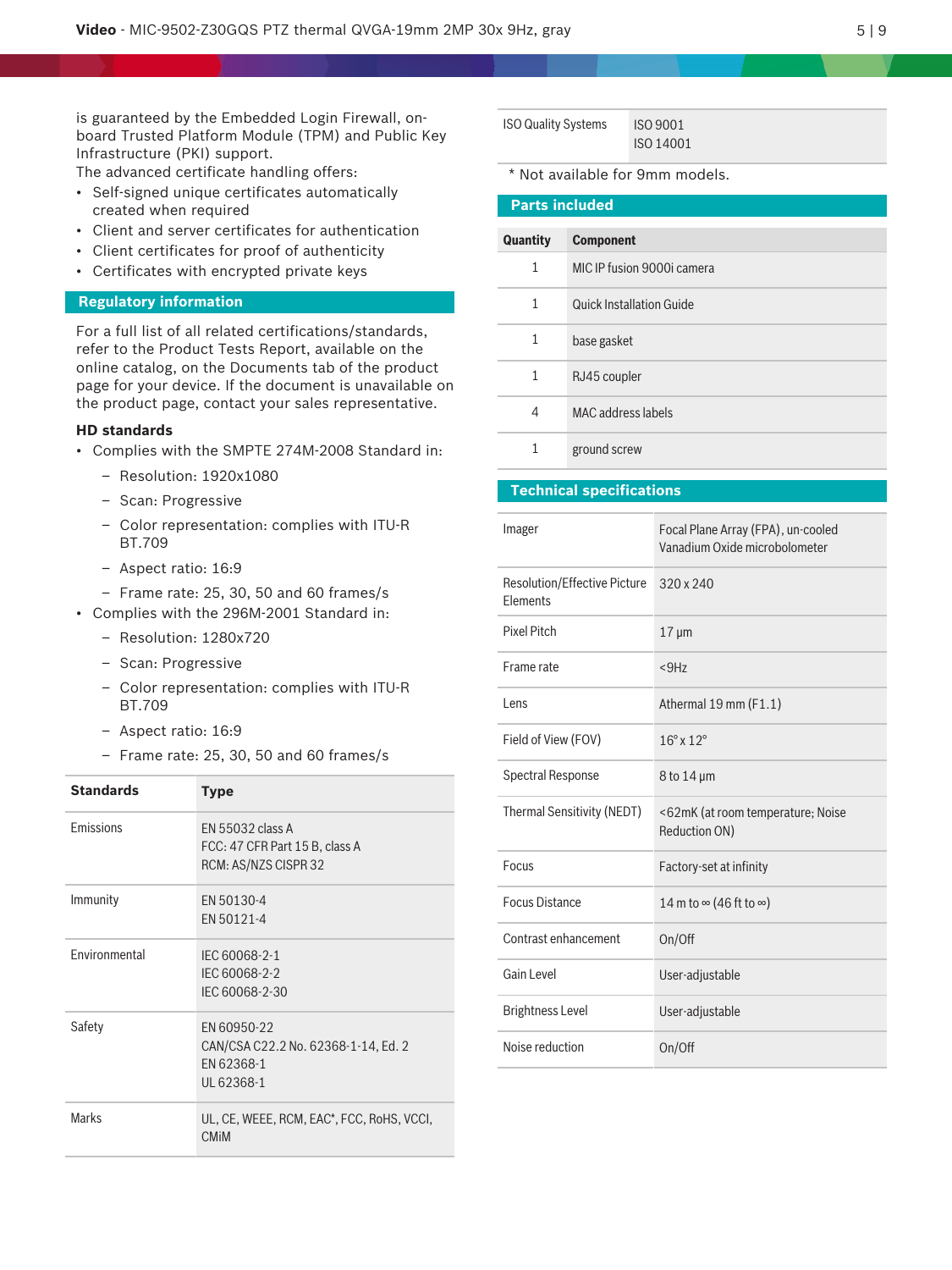| User-selectable thermal color 12<br>modes                                                        |  |                                                                                             |                                                     |  |
|--------------------------------------------------------------------------------------------------|--|---------------------------------------------------------------------------------------------|-----------------------------------------------------|--|
| <b>Approximate</b><br><b>Performance Range in</b><br>ideal conditions based<br>on DRI criteria** |  | Human 1.8 x 0.5 m<br>$(5.9 \times 1.6 \text{ ft})$                                          | Object 2.3 x 2.3 m<br>$(7.5 \times 7.5 \text{ ft})$ |  |
| <b>Detection</b>                                                                                 |  | 379 m (1243 ft)                                                                             | 1746 m (5728 ft)                                    |  |
| Recognition                                                                                      |  | 95 m (312 ft)                                                                               | 436 m (1430 ft)                                     |  |
| <b>Identification</b>                                                                            |  | 47 m (154 ft)                                                                               | 218 m (715 ft)                                      |  |
| Lens                                                                                             |  | 30x motorized Zoom<br>4.3 mm to 129 mm<br>F1.6 to F4.7                                      |                                                     |  |
| Field of View (FOV)                                                                              |  |                                                                                             |                                                     |  |
| Focus                                                                                            |  | Automatic with manual override                                                              |                                                     |  |
| <b>Iris</b>                                                                                      |  | Automatic with manual override                                                              |                                                     |  |
| Digital Zoom                                                                                     |  | 12x                                                                                         |                                                     |  |
| Resolution                                                                                       |  | Full HD (1080p)                                                                             |                                                     |  |
| Imager                                                                                           |  | 1/2.8-type Exmor R CMOS sensor                                                              |                                                     |  |
| <b>Effective Picture Elements</b><br>(Pixels)                                                    |  | 1945 x 1097 (2.13 MP)                                                                       |                                                     |  |
| Sensitivity (3100K,<br>reflectivity 89%, 1/30, F1.6, 0.0077 lx<br>30 IRE)                        |  | Color                                                                                       | Monochrome<br>$0.0008$ lx                           |  |
| <b>Gain Control</b>                                                                              |  | AGC, Fixed                                                                                  |                                                     |  |
| <b>Aperture Correction</b>                                                                       |  | Horizontal and vertical                                                                     |                                                     |  |
| <b>Electronic Shutter Speed</b><br>(AES)                                                         |  | $1/1$ sec to $1/30,000$ sec (22 steps)                                                      |                                                     |  |
| Signal-to-Noise Ratio (SNR)                                                                      |  | $>55$ dB                                                                                    |                                                     |  |
| Day/Night switch                                                                                 |  | Automatic IR cut filter                                                                     |                                                     |  |
| <b>White Balance</b>                                                                             |  | 2000 K to 10,000 K<br>ATW, AWB Hold, Extended ATW, Manual,<br>Sodium Lamp Auto, Sodium Lamp |                                                     |  |
| Day/Night                                                                                        |  | Monochrome, Color, Auto                                                                     |                                                     |  |
| Intelligent Defog feature                                                                        |  | Improves visibility when viewing foggy or<br>other low-contrast scenes.                     |                                                     |  |

| High dynamic range (HDR)      |                                                                                                                                                                                                                                                                                                                                                       | 120 dB (25/30 fps) |
|-------------------------------|-------------------------------------------------------------------------------------------------------------------------------------------------------------------------------------------------------------------------------------------------------------------------------------------------------------------------------------------------------|--------------------|
| Standard/Video<br>compression | H.265, H.264 (ISO/IEC 14496), M-JPEG, JPEG                                                                                                                                                                                                                                                                                                            |                    |
| <b>Streaming</b>              | Four (4) streams: Two (2) configurable streams<br>in H.264 or H.265<br>One (1) I-frames-only stream based on first<br>stream<br>One (1) M-JPEG Stream<br>Regions of Interest (ROI)                                                                                                                                                                    |                    |
| <b>Supported Streams</b>      | <b>SD</b><br>720p<br>1080p<br>D14:3 (cropped)<br>640x480<br>1280x1024 (cropped)                                                                                                                                                                                                                                                                       |                    |
| Resolution (H x V)            |                                                                                                                                                                                                                                                                                                                                                       |                    |
| 1080p HD 1920 x 1080          |                                                                                                                                                                                                                                                                                                                                                       |                    |
|                               | 720pHD 1280 x 720                                                                                                                                                                                                                                                                                                                                     |                    |
|                               | 432p SD 768 x 432                                                                                                                                                                                                                                                                                                                                     |                    |
|                               | 288p SD 512 x 288                                                                                                                                                                                                                                                                                                                                     |                    |
|                               | 144p SD 256 x 144                                                                                                                                                                                                                                                                                                                                     |                    |
| Protocols                     | IPv4, IPv6, UDP, TCP, HTTP, HTTPS, RTP/RTCP,<br>IGMP V2/V3, ICMP, ICMPv6, RTSP, FTP, ARP,<br>DHCP, APIPA (Auto-IP, link local address), NTP<br>(SNTP), SNMP (V1, V3, MIB-II), 802.1x, DNS,<br>DNSv6, DDNS (DynDNS.org, selfHOST.de, no-<br>ip.com), SMTP, iSCSI, UPnP (SSDP),<br>DiffServ (QoS), LLDP, SOAP, Dropbox™, CHAP,<br>digest authentication |                    |
| Ethernet                      | 10BASE-T/100BASE-TX, auto-sensing, half/full<br>duplex, Auto-MDI-X                                                                                                                                                                                                                                                                                    |                    |
| Encryption                    | TLS 1.0, SSL, DES, 3DES, AES                                                                                                                                                                                                                                                                                                                          |                    |
| Ethernet connector            | RJ45                                                                                                                                                                                                                                                                                                                                                  |                    |
| <b>GOP Structure</b>          |                                                                                                                                                                                                                                                                                                                                                       | IP, IBP, IBBP      |
| Data Rate                     | H.265, 1080P: 61 kbps to 2.8 Mbps (depending<br>on the scene, the frame rate, and the quality<br>settings)<br>H.264: 9.6 kbps to 6 Mbps                                                                                                                                                                                                               |                    |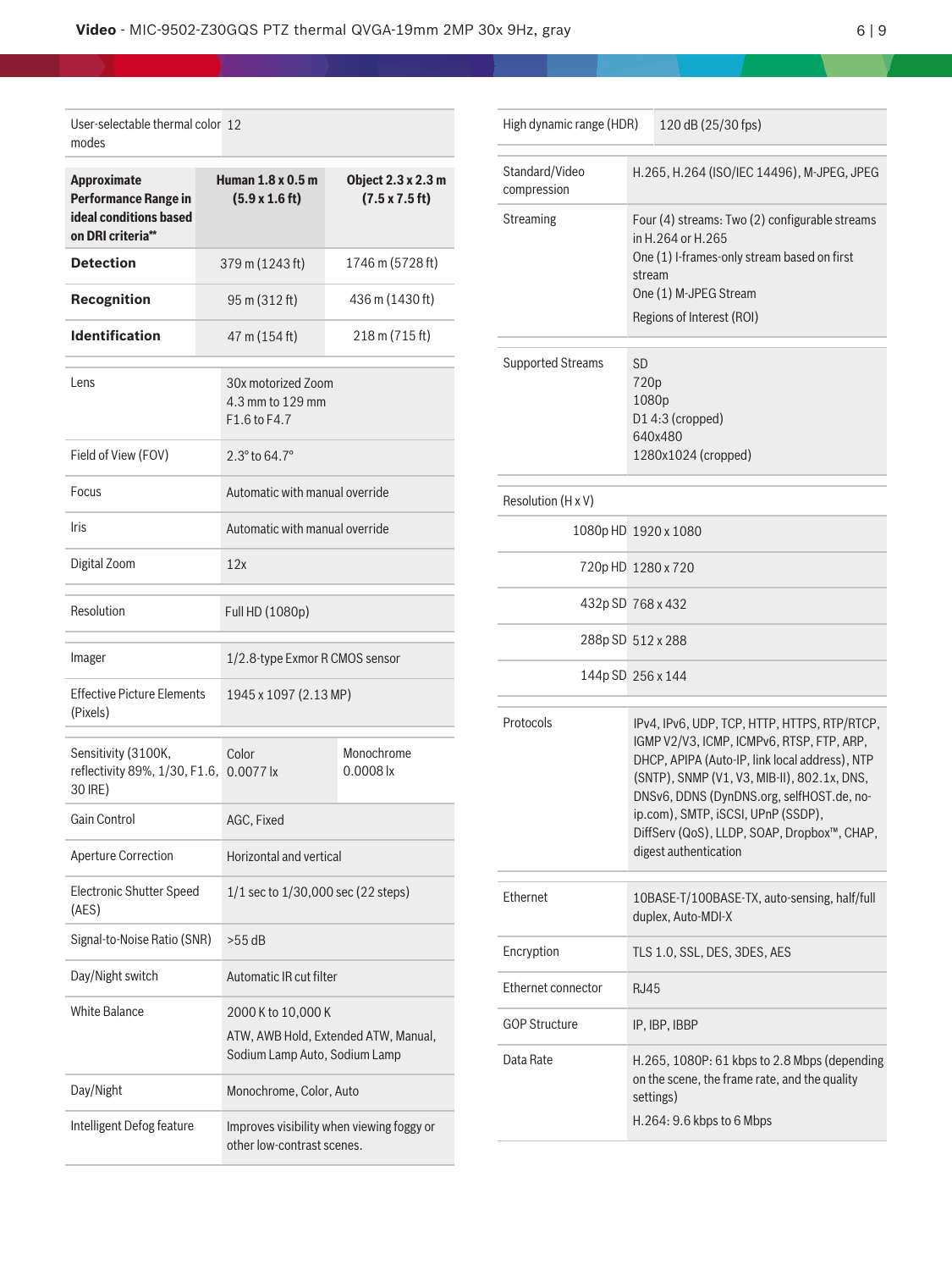| IP Delay (camera only) | 30fps: 120ms<br>60fps: 67ms                       |
|------------------------|---------------------------------------------------|
| Interoperability       | ONVIF Profile S, ONVIF Profile G, ONVIF Profile M |
|                        | Quality of service (QoS) User-selectable options  |

| <b>FPS</b>     |       | 1080p | 720p  |       |
|----------------|-------|-------|-------|-------|
|                | H.264 | H.265 | H.264 | H.265 |
| 60             | 4200  | 1649  | 2600  | 1249  |
| 30             | 2600  | 1413  | 1300  | 1096  |
| 15             | 2100  | 1157  | 1100  | 902   |
| 12             | 1800  | 1075  | 1000  | 841   |
| 5              | 1250  | 746   | 600   | 597   |
| $\mathfrak{D}$ | 500   | 407   | 270   | 343   |

Recording capacity 16GB of internal EMMC-based memory. Provides local recording for minimum of 4 hours that includes continuous recording at maximum fps of both visible and thermal image streams, metadata, and audio.

| Drive Unit                             | Brushless, integral pan/tilt motor drive                                                                                          |
|----------------------------------------|-----------------------------------------------------------------------------------------------------------------------------------|
| Supported mounting<br>orientation      | Upright<br>Inverted                                                                                                               |
| Pan Range                              | 360° continuous rotation                                                                                                          |
| <b>Tilt Angle</b>                      | $292^\circ$                                                                                                                       |
| <b>Tilt Range</b>                      | Upright unit: -56° to +90°<br>Inverted unit: -90° to +56°                                                                         |
| Variable Pan Speed                     | 0.2°/second to 120°/second                                                                                                        |
| Variable Tilt Speed                    | 0.2°/second to 90°/second                                                                                                         |
| Intelligent Tracking<br>Speed          | 4°/second to 120°/second                                                                                                          |
| Pre-position Speed                     | Maximum 120°/second, with no more than 2.5<br>seconds to reach new position (excluding time to<br>zoom and focus at new position) |
| Pre-position Accuracy 0.05° (typical)  |                                                                                                                                   |
| Proportional Pan / Tilt Yes<br>to Zoom |                                                                                                                                   |

| Audible Noise                                                                         | $<$ 65 dB                                                                                                                                                                                                                       |  |  |
|---------------------------------------------------------------------------------------|---------------------------------------------------------------------------------------------------------------------------------------------------------------------------------------------------------------------------------|--|--|
| Input Voltage                                                                         | 21-30 VAC, 50/60 Hz, and/or High Power over<br>Ethernet 56VDC nominal                                                                                                                                                           |  |  |
| <b>Current Consumption</b>                                                            | 4.0A (24 VAC)<br>1.5A (High PoE)                                                                                                                                                                                                |  |  |
| Power Consumption<br>(typical) (Includes<br>integrated heater,<br>defroster, and fan) | 72W (24 VAC)<br>72W (High PoE)                                                                                                                                                                                                  |  |  |
| High PoE                                                                              | 95W High Power over Ethernet (Requires<br>NPD-9501-E midspan from Bosch (sold<br>separately).); 56VDC                                                                                                                           |  |  |
| Redundant<br>configuration                                                            | Connect both High PoE Midspan and a separate<br>24 VAC power source. If either the High PoE or<br>24 VAC power source fails, the camera<br>seamlessly transitions over to use the remaining<br>power source.                    |  |  |
| Surge protection                                                                      | Built-in surge protection for power, data, and<br>network interfaces                                                                                                                                                            |  |  |
| Accessory Interface/<br>Control Data                                                  | RS-485, simplex, user-selectable baud rate or<br>auto-baud<br>Used to communicate with optional Alarm/<br>washer interface box (MIC-ALM-WAS-24) or with<br>Bosch OSRD, Pelco P/D, Forward Vision, and<br>Cohu serial protocols. |  |  |
| Power, network                                                                        | Ethernet High PoE (95 W)<br>RJ45 10/100Base-Tx, male connector;<br>Female-to-female RJ45 coupler included                                                                                                                       |  |  |
| Power, pigtail                                                                        | 24 VAC (nominal)                                                                                                                                                                                                                |  |  |
| Chassis ground                                                                        | Ground wire with connector lug                                                                                                                                                                                                  |  |  |
| Audio                                                                                 | Half duplex<br>Line in: 9 kohm typical, 5.5 Vpp max<br>I ine out:<br>3.0 Vpp at 10 Kohm typical<br>2.3 Vpp at 32 Kohm typical<br>1.7 Vpp at 16 ohm typical                                                                      |  |  |
| <b>Storage Temperature</b>                                                            | $-40$ °C to +70 °C (-40 °F to +158 °F)                                                                                                                                                                                          |  |  |
| Humidity                                                                              | 0 to 100%                                                                                                                                                                                                                       |  |  |
| Wind Load                                                                             | 160 km/h (100 mph) (sustained)<br>241 km/h (150 mph) (gusts)                                                                                                                                                                    |  |  |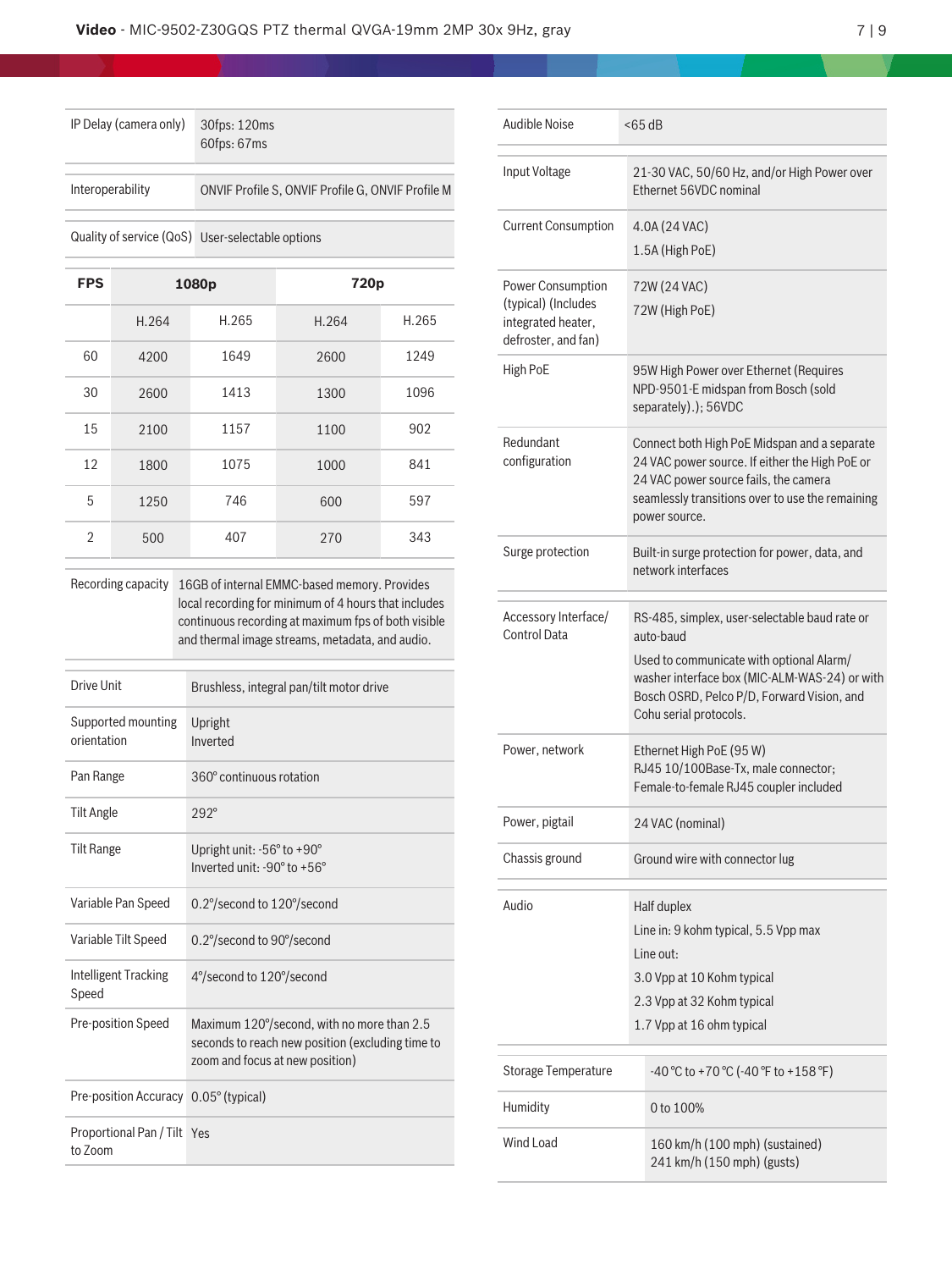Camera: 0.0910 m² / 0.98 ft² Camera and sunshield:  $0.0929$  m<sup>2</sup> / (1.00) ft<sup>2</sup> MIC Wall Mount: 0.0483 m<sup>2</sup> / 0.52 ft<sup>2</sup> **VG4-A-PSU2 Power supply, 230VAC, AUTODOME, MIC7000** Power supply for AUTODOME 7000, MIC IP cameras without illuminators. 230VAC in, 24VAC out Order number **VG4-A-PSU2 | F.01U.009.668 F.01U.096.639 F.01U.097.433 F.01U.081.604 F.01U.261.378 MIC-ALM-WAS-24 Interface box, alarm, washer pump, 24VAC** Grey polycarbonate interface box for alarms and washer pump connections for MIC IP cameras Order number **MIC-ALM-WAS-24 | F.01U.286.248 MIC-DCA-HG Deep conduit mount, two M25 holes, grey** DCA mount for MIC7000 family and MIC IP fusion 9000i cameras. Aluminum. Two M25 holes for conduit/cable glands. Grey (RAL 7001) color. Order number **MIC-DCA-HG | F.01U.286.246 MIC-DCA-HGA Deep conduit mount, M25 holes,grey** DCA mount for MIC7000 and MIC IP fusion 9000i cameras. Aluminum. Two M25 holes for conduit/cable glands. Includes an conduit adapter (male M25 to female 3/4" NPT). Available in specific regions only. Grey (RAL 7001) color. Order number **MIC-DCA-HGA | F.01U.303.168 MIC-WMB-MG Wall mount for rugged PTZ camera, grey** Wall Mount Bracket. Grey (RAL 7001) color. Sand finish. Order number **MIC-WMB-MG | F.01U.296.299 MIC-CMB-MG Corner mount bracket, grey sand** Corner mount bracket. Grey (RAL 7001) color. Sand finish. Order number **MIC-CMB-MG | F.01U.296.296 MIC-SPR-MG Wall mount spreader plate, grey sand** Aluminum spreader plate suitable for brickwork surface mounting. Grey (RAL 7001) color. Sand finish. Order number **MIC-SPR-MG | F.01U.296.298 MIC-SCA-MG Conduit adapter, shallow, grey sand** Shallow conduit adapter for a MIC-WMB, a MIC-PMB, or a MIC-SPR. Grey (RAL 7001) color. Sand finish. Order number **MIC-SCA-MG | F.01U.296.297 MIC-PMB Pole mount bracket** Pole mount bracket (includes 2 x 455 mm stainless steel banding straps for pole diameters 75 to 145 mm) Order number **MIC-PMB | F.01U.087.283 MIC-M25XNPT34 Adapter, M25 to 3/4"NPT, stainless steel** Stainless Steel M25 to ¾" NPT thread adapter Order number **MIC-M25XNPT34 | F.01U.301.975 MIC-9K-SNSHLD-W Sunshield thermal PTZ camera, white** Sunshield kit for MIC IP fusion 9000i cameras, white color. Recommended for use with white color MIC IP fusion 9000i cameras installed in locations with high sun load. Order number **MIC-9K-SNSHLD-W | F.01U.321.958**

Dimensions (W x H x 421 mm x 298 mm x 181 mm D) (11.74 in. x 16.58 in. X 7.14 in.) Weight 9.0 kg (19.7 lb) Window Borosilicate glass (optical) Germanium (thermal) Construction Material Cast solid aluminum Window Wiper Integrated, long-life silicone wiper Heater Integrated Fan Integrated Defroster Embedded in optical and thermal windows, with deicing capability Sunshield (to minimize sun loading in hot climates) Optional; sold separately Standard Finish Chromate-based surface treatment with powder coat paint, sand finish Color Grey (RAL 7001) **Ordering information**

### **MIC-9502-Z30GQS PTZ thermal QVGA-19mm 2MP 30x 9Hz, gray**

Ruggedized dual thermal/visible PTZ camera. 30x visible zoom. Thermal imager with standard resolution (320x240 pixels), <9 Hz frame rate, and 19 mm lens. Grey housing color.

Order number **MIC-9502-Z30GQS | F.01U.322.003 F.01U.368.927**

## **Accessories**

Effective Projected Area

(EPA)

**NPD-9501-E Midspan 95W 1 port outdoor** 95 W outdoor PoE midspan for AUTODOME and MIC cameras

Order number **NPD-9501-E | F.01U.365.279**

# **VG4-A-PSU1 PSU, 120VAC, for AUTODOME, MIC7000**

Power supply for AUTODOME 7000, MIC IP cameras without illuminators. 120VAC in, 24VAC out

Order number **VG4-A-PSU1 | F.01U.261.377 F.01U.009.667 F.01U.081.593**